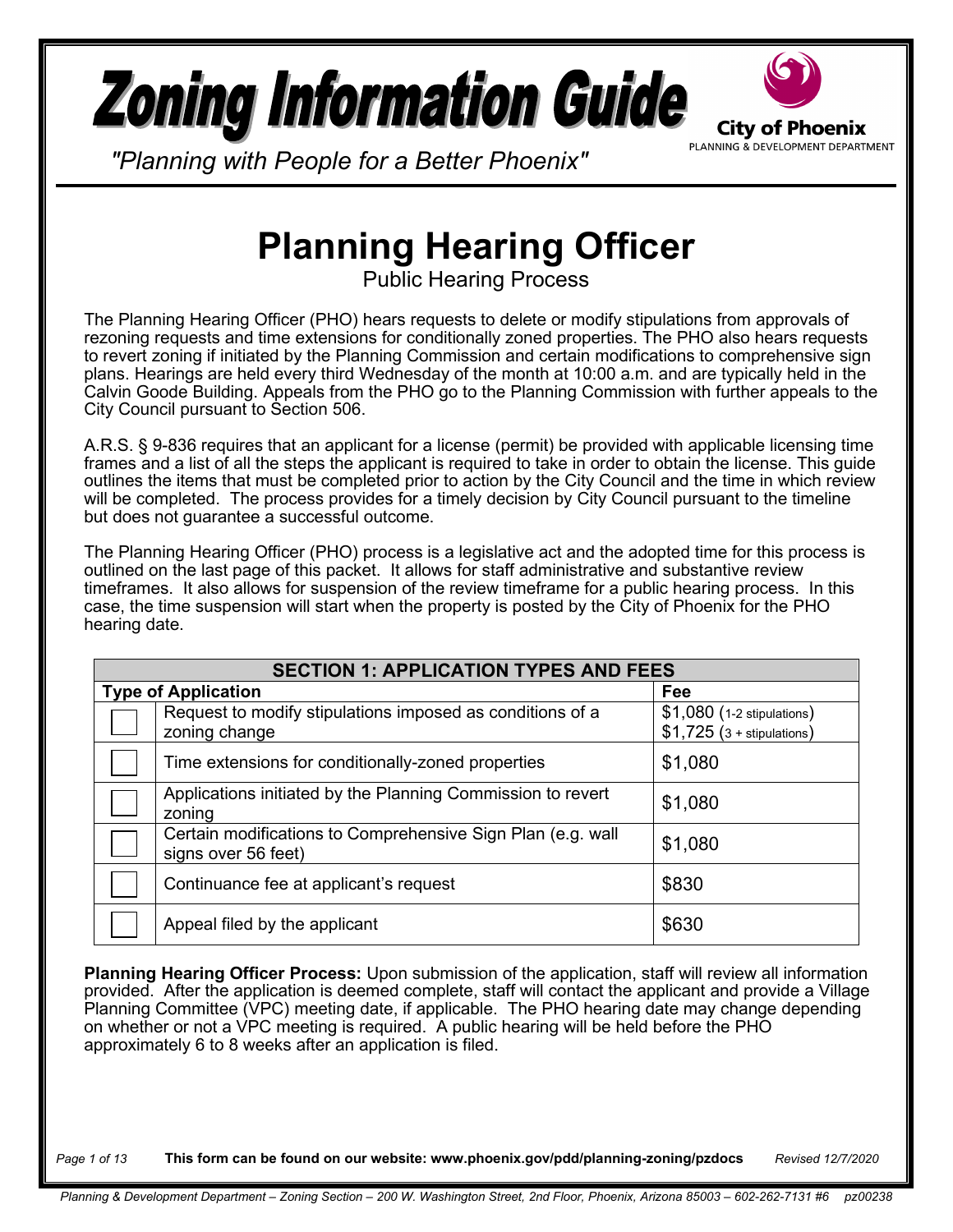**Applicant Notification Requirements**: The applicant shall send a letter (see Section 6 for sample letter) to property owners, registered neighborhood organizations, and specified individuals that explains the request at least 15 calendar day prior to any scheduled hearing date. The letter shall contain the nature of the request, the location of the site, the application number, date, time and location of the Planning Hearing Officer hearing and Village Planning Committee meeting (if applicable). Enclose with the letter the applicant's written request, proposed site plan/elevations, and a parcel map identifying the location of the request and any other information necessary to explain the request to the general public.

The applicant shall notify, via first class letter (see Section 6), all those who:

- Are property owners within 300-feet of the subject site.
	- **- Available at http://maps.mcassessor.maricopa.gov/**
- Are neighborhood organizations registered with the City that are within a 600-foot radius of the subject site.
	- **- Upon application, staff will provide the applicant with the mailing list for the registered neighborhood organizations.**
- Submitted opposition or spoke in concern at original rezoning hearing or prior PHO action.
- Are listed in a stipulation for notification of subsequent meetings or hearings.

The applicant shall provide a copy of the letter, all attachments, a list of those notified, and an affidavit verifying the public hearing notice was completed, to the Planning and Development Department seven (7) business days prior to the Planning Hearing Officer Hearing (see Section 6 for sample letter and Section 7 for affidavit of notification).

**City of Phoenix Public Notification**: Pursuant to Section 506 public notice of the hearing by the City is required fifteen (15) days prior to the date set for the hearing. The following forms of notification are provided by the City:

- A newspaper advertisement stating the request, date, time and location for the public hearing in a newspaper of general circulation in the City of Phoenix.
- Post the request on the subject property indicating date, time and location of the hearing.
- Post a copy of the application on the internet at https://www.phoenix.gov/pdd/planningzoning/pzservices/pho-cases
- Mail a notice to the owner, applicant, and representative of the date, time and location of the public hearing.

**Planning Hearing Officer Action**: At the hearing, the applicant/representative will present the case and evidence supporting the application. Following the applicant's presentation, the PHO will allow persons in interest to speak. The applicant will then be allowed time for rebuttal. Upon review of the record and consideration of relevant comments, the PHO will make a recommendation. If the PHO recommendation is not appealed, the request will be scheduled for City Council ratification or Ordinance adoption within approximately 3 to 4 weeks following the hearing.

**PHO Appeal Period:** Within (7) calendar days of the Planning Hearing Officer's recommendation any member of the public may appeal the recommendation to the Planning Commission at the following location:

> Planning and Development Department 2nd Floor – Zoning Counter 200 West Washington Street Phoenix, Arizona 85003

The appeal will be heard by Planning Commission. A decision of the Planning Commission may be appealed to the City Council in the same manner described above. The public hearing venue for appealed decisions will be advertised and posted on the subject property fifteen (15) calendar days prior to the hearing.

To request clarification or to obtain further information on the application process and applicable review time frames, please call 602-262- 7131 (option 6), email pdd.pho@phoenix.gov or visit our website at https://www.phoenix.gov/pdd/licensing-time-frames.

Upon request this publication will be made available in alternate formats including large print, Braille, audiotape or computer disk to accommodate a person with a disability if given reasonable advance notice. Please contact Tamra Ingersoll at voice 602-534-6648 or via the TTY Relay at 7-1-1.

*Page 2 of 13* **This form can be found on our website: www.phoenix.gov/pdd/planning-zoning/pzdocs** *Revised 8/11/2021*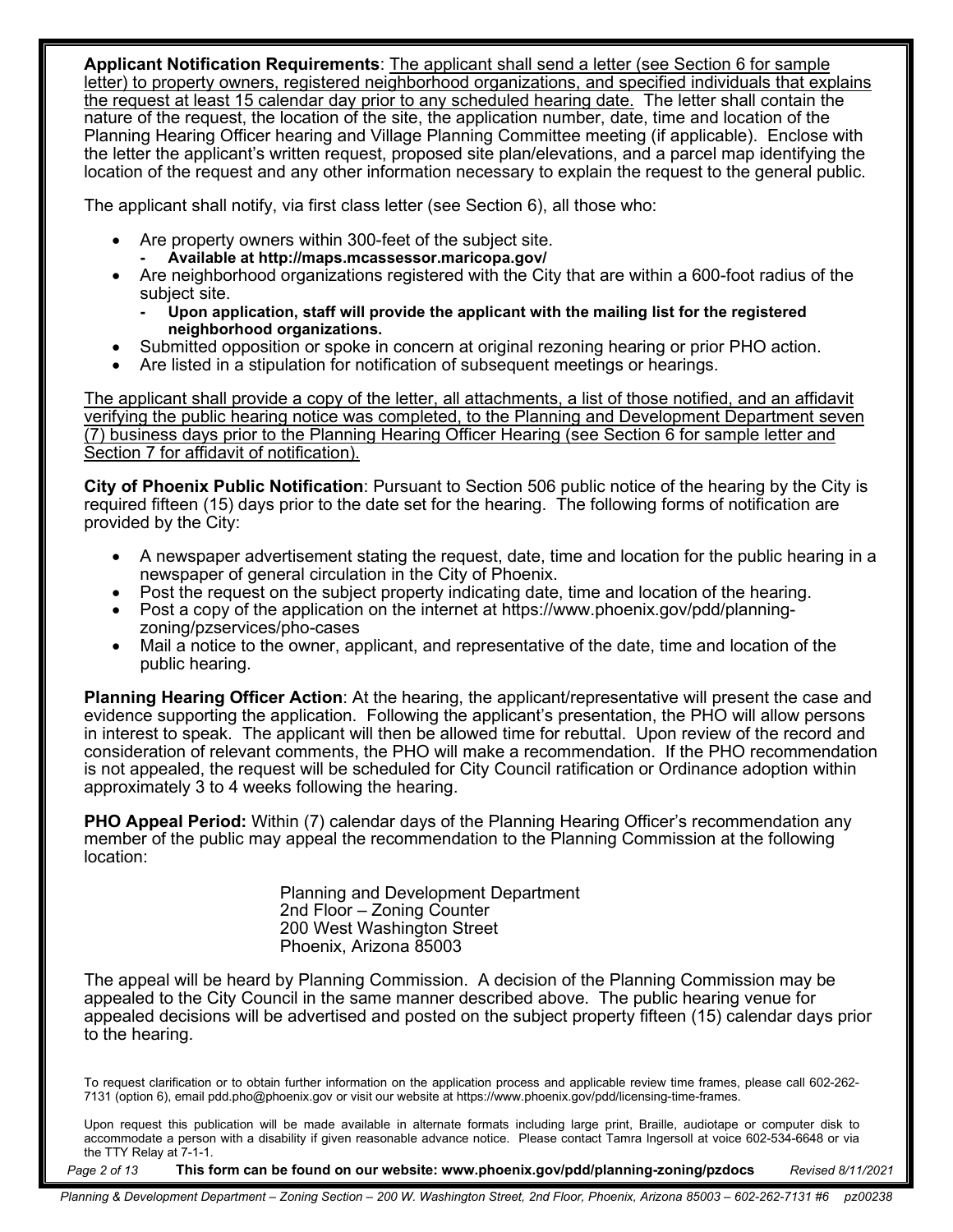### **SECTION 2: REQUIRED APPLICATION DOCUMENTS**

*For additional information, please call the Planning and Development Department, Zoning Section at 602-262-7131, option #6.*

**Application Fee** (Section 1)

#### **Written Request**

The written request must include the following:

- Project background and detailed description of proposal
- Complete text of all stipulations impacted by request for modification or deletion
- Requested wording in a legislative edit format for new, deleted, and/or modified stipulation(s)
- Detailed rationale for each request

Time extension written requests must include:

- Reason why development has not occurred within the stipulated timeframe
- The length of the time extension requested
- **Ownership Verification Form** (Section 3)
	- Please ensure this form is complete and signed.
	- The signee must be the property owner or, if the owner is a corporate entity, the signee must be an authorized agent of that entity.
- **Information Form** (Section 4)
- **Property Information Form** (Section 5)
- **Proposed Site Plan** (one 8.5" x 11" AND two 24" x 36") (see page 4 for submittal checklist)
- **Proposed Project Elevations** (one 8.5" x 11" AND two 24" x 36") (see page 4 for submittal checklist)
- **Other Plans/Details** (one 8.5" x 11" AND two 24" x 36") (see page 4 for submittal checklist)
- **Parcel Map**
	- Delineate the project area. Identify if the project area is a portion of a larger rezoning application and show this on the parcel map.
- **Legal Description** (see page 5 for further information)
- **Property Owner Notification Requirements** (Sections 1, 6, and 7)
	- Applicant must provide a complete list of required individuals/neighborhood associations at the time of filing the request.
- **Proposition 207 Waiver** 
	- This form must be signed, notarized and recorded with the Maricopa County Recorder. It must be submitted seven (7) business days prior to the PHO Hearing.
- **CD with copies of all submittal items** (see page 5 for acceptable formats)

*Page 3 of 13* **This form can be found on our website: www.phoenix.gov/pdd/planning-zoning/pzdocs** *Revised 12/7/2020*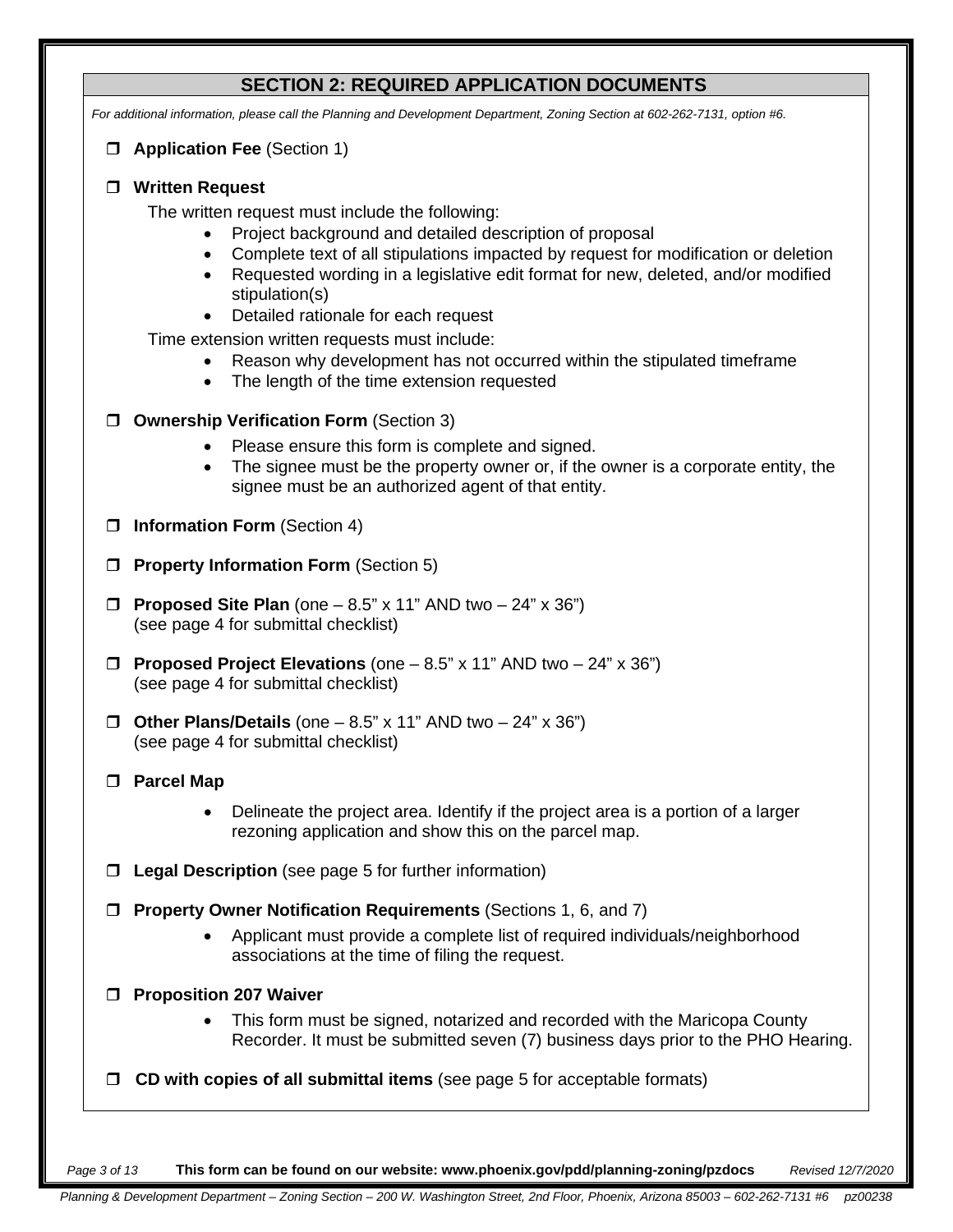#### **SITE PLAN SUBMITTAL CHECKLIST**

*This handout addresses the site plan documentation necessary to submit for a PHO request. AN INCOMPLETE SUBMITTAL WILL NOT BE ACCEPTED FOR PUBLIC HEARING. All applications are filed at the Planning and Development Department zoning counter, between 8:00am and 4:00pm, Monday through Friday and take approximately 40 minutes to complete. Applications will not be accepted after 4:00pm. For additional information, please call the Planning and Development Department, Zoning Section at 602-262-7131, option #6.*

#### Site Plan/Elevation Information

- To Scale (Engineers Scale) 2 copies of site plan and 2 copies of elevations **(24" x 36" FOLDED)**
- □ 8.5" x 11" Reduction 1 copy of site plan and elevations

**All site plans shall be at a scale of 1" = 60' or greater (i.e. 1:50, 1:40, etc.). For larger projects a smaller scale (i.e. 1:80, 1:100, etc.) cover or MASTER sheet shall be provided showing match lines for individual site plan sheets at the prescribed scale (1" = 60' or greater).**

Items must be placed on the plans:

- Vicinity Map with Notation of Site
- North Arrow and Scale (Engineers Scale) North arrow to be a minimum of 3 inches in height and located at the southeast corner of the site plan.
- Existing Street Names and Right-of-Way Dimensions
- Access Points/Modifications to Existing Street Improvements
- **Lot Dimensions**
- Gross Building Area and Floor Area Ratio (F.A.R.) (gross building area to gross site for non-residential)
- Lot Coverage (for nonresidential proposals)
- Total Dwelling Units/Density (residential proposals)
- Height in Stories and Feet
- Setbacks (Building & Landscape)
- Landscape Plan
- Parking required and provided (for other than single-family)
- Project description

*Page 4 of 13* **This form can be found on our website: www.phoenix.gov/pdd/planning-zoning/pzdocs** *Revised 12/7/2020*

*Planning & Development Department – Zoning Section – 200 W. Washington Street, 2nd Floor, Phoenix, Arizona 85003 – 602-262-7131 #6 pz00238*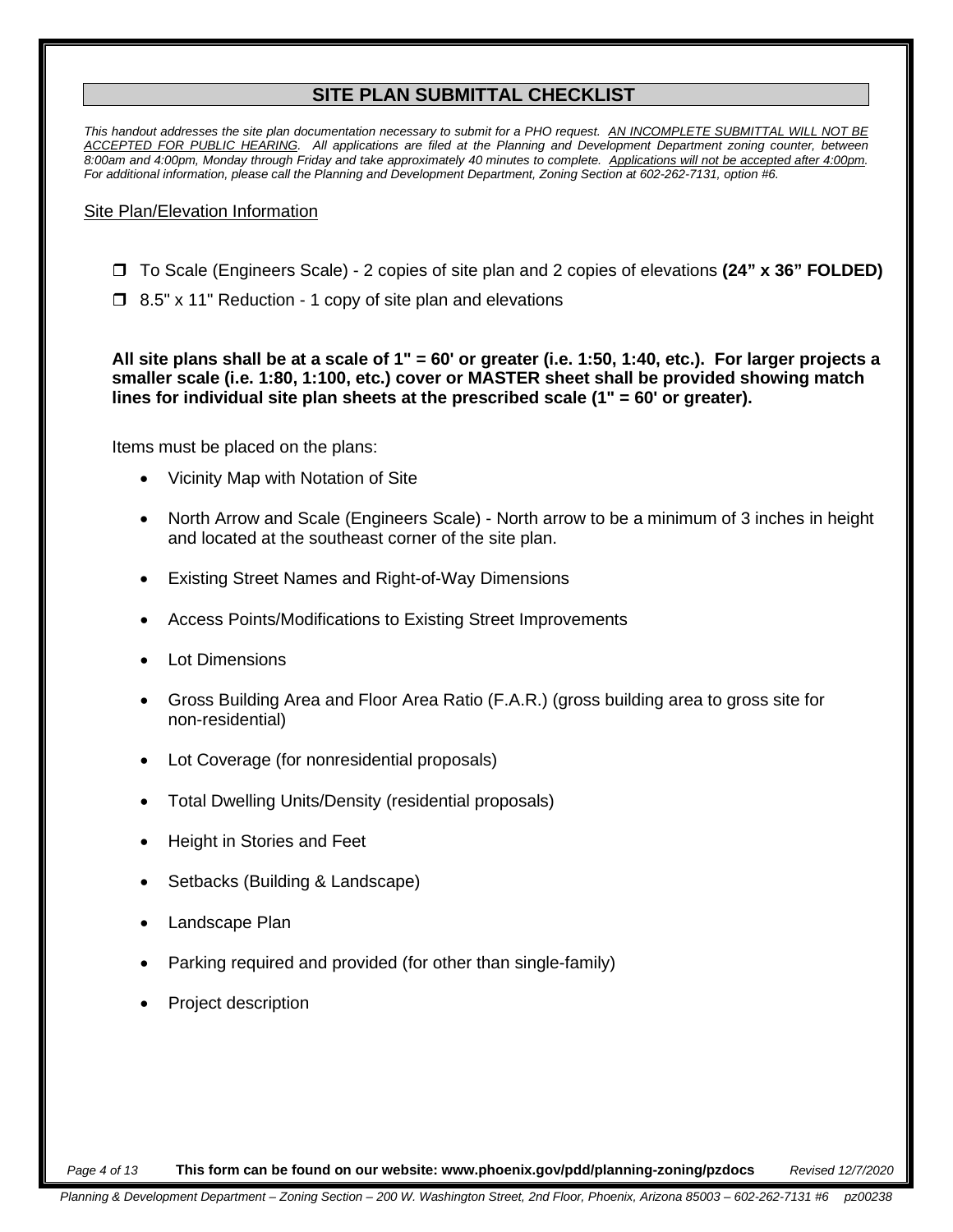#### **ELECTRONIC SUBMITTAL REQUIREMENTS**

*For additional information, please call the Planning and Development Department, Zoning Section, at 602-262- 7131, option #6.*

**Applicants must submit a copy of the application and all supplemental information on a CD (compact disc). CDs are not returned to the applicant. USB flash drives are not acceptable.**

**All application documents must be submitted electronically and all subsequent amendments to the application must include an electronic submittal.**

**Incomplete electronic submittals and/or amendment submittals may result in extended processing and review times, as well as delays in scheduling public hearings.**

*Application Submittals*

- PDF files All documents including application forms, site plans, building elevations, context plans, etc.
- Do not combine documents into one PDF file. Each document must be provided as an individual PDF file.

*Legal Descriptions*

- Legal descriptions must be submitted in Word (.doc or .docx) or text (.txt) format in addition to an identical PDF file.
- Legal descriptions must contain the Section, Township, and Range regarding the subject property of the request.
- If the application consists of multiple zoning districts or General Plan land use categories, then separate legal descriptions must be provided.
- If an application is amended and alters the subject property's boundaries in any way, a new legal description must be submitted immediately.
- Applications regarding Planned Unit Developments (PUD) may be required to provide separate legal descriptions based on the division of land uses in the PUD.
- **Only if requested by staff**: Shapefiles (preferred) or CAD .dwg and .dxf files depicting all legal descriptions.

#### **Example of What Not To Submit as a Legal Description**

- APN 202-22-014 only (The APN is not sufficient information)
- N2 SEC 10 T6N R2E LY E OF E R/W LN H/W P/D 5263-166 EX BEG AT N4 COR TH E 131.55F TH S 660.34F TH W 1311.43F TO POB TH E 2507.10F TH S 2644.88F TH W 2624.15F TH N 1973.87F TH E 120.20F TH N 660.34F TO POB AS DESC P/F 05-1675663 (Abbreviations will not be accepted)
- ALTA Survey (ALTA's do not have the proper format)

*Page 5 of 13* **This form can be found on our website: www.phoenix.gov/pdd/planning-zoning/pzdocs** *Revised 12/7/2020*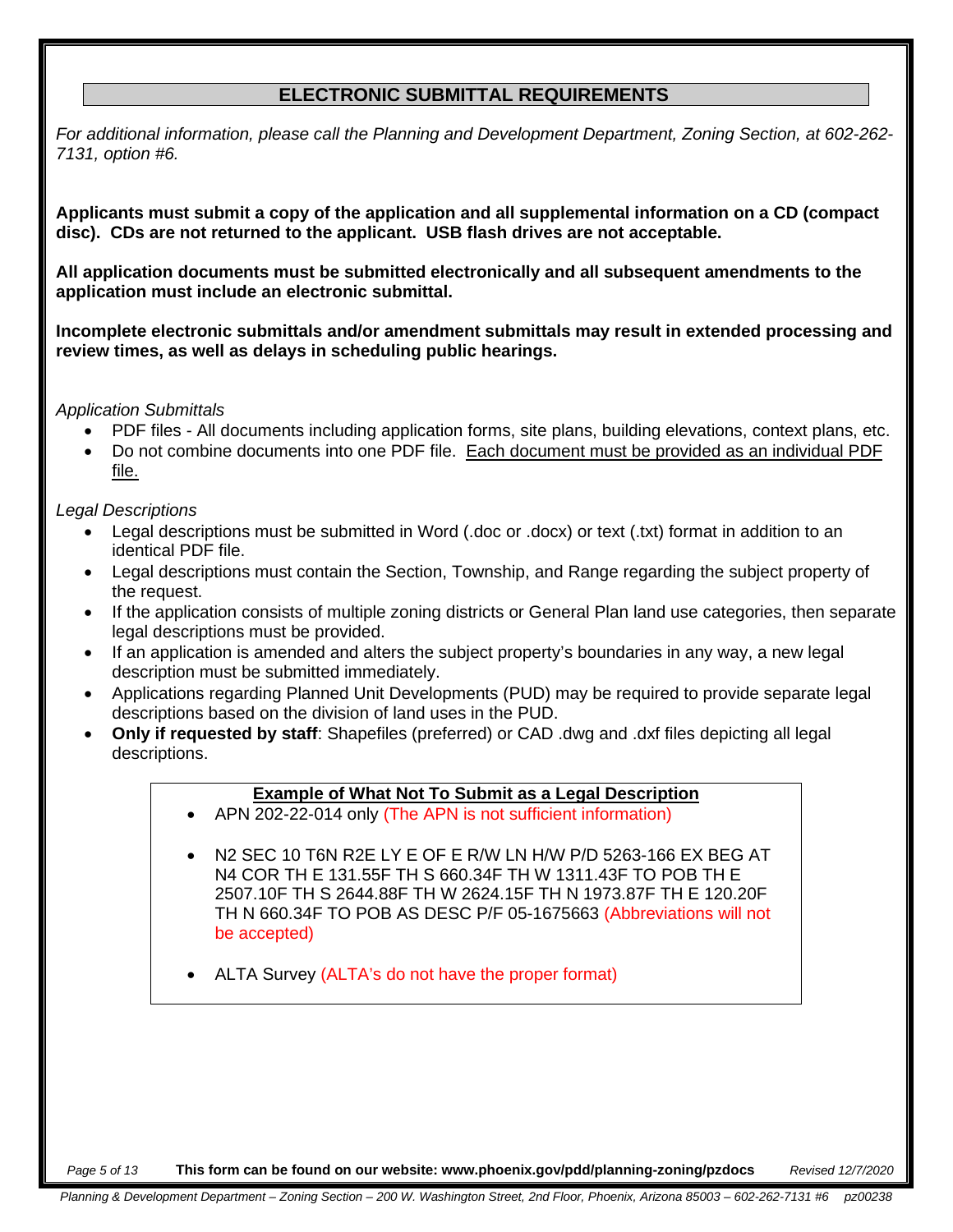#### **SECTION 3: OWNERSHIP VERIFICATION**

It is requested that an application for a hearing by the Planning Hearing Officer be accepted by the Planning and Development Department for the property located at:

This property is owned by:

The property contains a gross lot area (includes right-of-way to the centerline of adjacent street or alley, or 25 feet along a freeway) of \_\_\_\_\_\_\_\_\_\_\_\_\_\_\_\_acres.

The property is legally described as (or see attached):

Assessor's Parcel Number(s):

The attached map/survey accurately portrays the parcel configuration and property dimensions, as reflected in the legal description

I hereby certify that the above information is correct, and that I am authorized to file an application on said property, being the owner of record. I am requesting this action to modify the conditions of my existing zoning entitlements. I believe these modified entitlements are in my best interest as the property owner.

Property Owner (Signature) Property Owner (Printed)

\_\_\_\_\_\_\_\_\_\_\_\_\_\_\_\_\_\_\_\_\_\_\_\_\_\_\_\_\_\_\_\_\_\_\_\_\_\_\_ \_\_\_\_\_\_\_\_\_\_\_\_\_\_\_\_\_\_\_\_\_\_\_\_\_\_\_\_\_

\_\_\_\_\_\_\_\_\_\_\_\_\_\_\_\_\_\_\_\_\_\_\_\_\_\_\_\_\_\_\_\_\_\_\_\_\_\_\_ Date of Signature

I hereby authorize to file for and pursue the rezoning on my behalf.

This instrument was acknowledged before me on this \_\_\_\_\_\_\_\_\_ day of \_\_\_\_\_\_\_\_\_\_\_\_, 20\_\_ by the contract of the state of I hereunto set my hand and state of I hereunto set my hand and official seal.

> \_\_\_\_\_\_\_\_\_\_\_\_\_\_\_\_\_\_\_\_\_\_\_\_\_\_\_\_\_\_\_\_\_\_\_ Notary Public

My commission expires:

*Page 6 of 13* **This form can be found on our website: www.phoenix.gov/pdd/planning-zoning/pzdocs** *Revised 1/6/2020*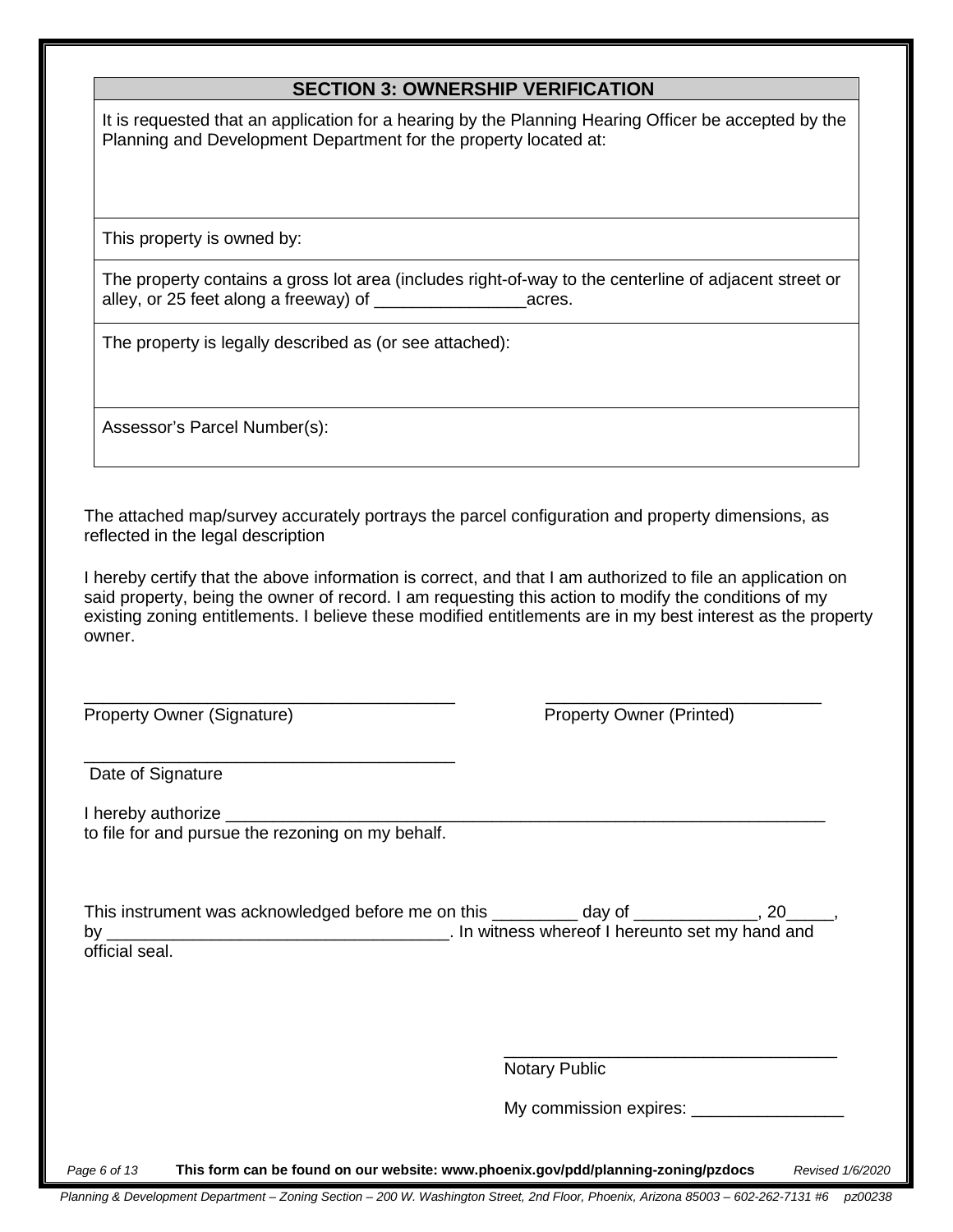|                             |                                                                                                               | <b>SECTION 4: INFORMATION FORM</b>                               |                                                                                                                                                                                                                                                                                                                                                                   |
|-----------------------------|---------------------------------------------------------------------------------------------------------------|------------------------------------------------------------------|-------------------------------------------------------------------------------------------------------------------------------------------------------------------------------------------------------------------------------------------------------------------------------------------------------------------------------------------------------------------|
| Request for                 | $\Box$ Stipulation modification $\Box$ Time Extension                                                         |                                                                  | Other _________________                                                                                                                                                                                                                                                                                                                                           |
| <b>OWNER:</b>               |                                                                                                               |                                                                  |                                                                                                                                                                                                                                                                                                                                                                   |
| Name:                       |                                                                                                               |                                                                  |                                                                                                                                                                                                                                                                                                                                                                   |
| Address:                    |                                                                                                               |                                                                  |                                                                                                                                                                                                                                                                                                                                                                   |
| Email:                      |                                                                                                               |                                                                  |                                                                                                                                                                                                                                                                                                                                                                   |
| Phone:                      |                                                                                                               | Fax:                                                             |                                                                                                                                                                                                                                                                                                                                                                   |
| <b>APPLICANT:</b>           |                                                                                                               |                                                                  |                                                                                                                                                                                                                                                                                                                                                                   |
| Name:                       |                                                                                                               |                                                                  |                                                                                                                                                                                                                                                                                                                                                                   |
| Address:                    |                                                                                                               |                                                                  |                                                                                                                                                                                                                                                                                                                                                                   |
| Email:                      |                                                                                                               |                                                                  |                                                                                                                                                                                                                                                                                                                                                                   |
| Phone:                      |                                                                                                               | Fax:                                                             |                                                                                                                                                                                                                                                                                                                                                                   |
| <b>REPRESENTATIVE</b>       |                                                                                                               |                                                                  |                                                                                                                                                                                                                                                                                                                                                                   |
| Name:                       |                                                                                                               |                                                                  |                                                                                                                                                                                                                                                                                                                                                                   |
| Address:                    |                                                                                                               |                                                                  |                                                                                                                                                                                                                                                                                                                                                                   |
| Email:                      |                                                                                                               |                                                                  |                                                                                                                                                                                                                                                                                                                                                                   |
| Phone:                      |                                                                                                               | Fax:                                                             |                                                                                                                                                                                                                                                                                                                                                                   |
|                             |                                                                                                               | <b>SECTION 5: PROPERTY INFORMATION</b>                           |                                                                                                                                                                                                                                                                                                                                                                   |
| Location:                   |                                                                                                               |                                                                  |                                                                                                                                                                                                                                                                                                                                                                   |
|                             | Assessor's Parcel Number(s):                                                                                  |                                                                  |                                                                                                                                                                                                                                                                                                                                                                   |
| Gross Acreage:              |                                                                                                               | <u>Noting</u> Map: 2011 2012 2014 2015                           |                                                                                                                                                                                                                                                                                                                                                                   |
| Existing Zoning:            |                                                                                                               | <b>Approved Zoning:</b>                                          |                                                                                                                                                                                                                                                                                                                                                                   |
| <b>Council District:</b>    |                                                                                                               | <b>Council Person:</b>                                           |                                                                                                                                                                                                                                                                                                                                                                   |
| Village:                    |                                                                                                               | Village Planner:                                                 |                                                                                                                                                                                                                                                                                                                                                                   |
|                             | Last Public Hearing: $\Box$ ZHO<br><b>PC</b>                                                                  | Previous Opposition: □ Yes<br>CC                                 | <b>No</b><br>(If yes attach name and address of each person to the notification list)                                                                                                                                                                                                                                                                             |
|                             | Previous P.H.O action(s) and dates:                                                                           | <u> 1989 - Johann Barn, mars ar breithinn ar chuid ann an t-</u> |                                                                                                                                                                                                                                                                                                                                                                   |
| for any commercial purpose. | part of the public record and consent to reproduction for the purpose of public examination and discussion in |                                                                  | A filing fee has been paid to the City of Phoenix to cover the cost of processing this application. The fee will be<br>retained to cover these costs whether or not the request is granted. I understand that any materials submitted are<br>preparation for and during any public hearing process concerning this application. This does not permit reproduction |
|                             | Applicant's signature                                                                                         |                                                                  | Date                                                                                                                                                                                                                                                                                                                                                              |

*Planning & Development Department – Zoning Section – 200 W. Washington Street, 2nd Floor, Phoenix, Arizona 85003 – 602-262-7131 #6 pz00238 Page 7 of 13* **This form can be found on our website: www.phoenix.gov/pdd/planning-zoning/pzdocs** *Revised 5/15/2020*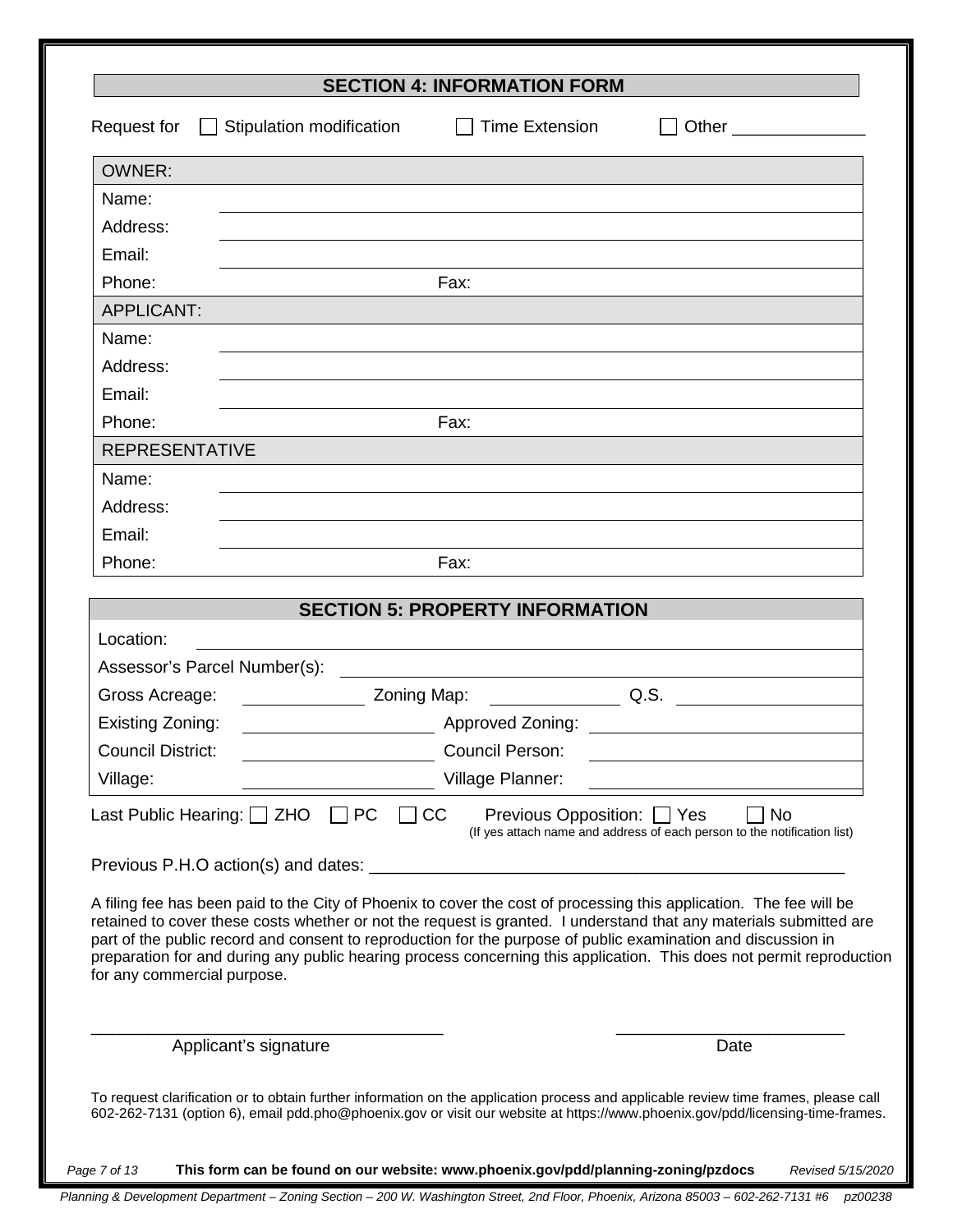#### **SECTION 6: SAMPLE LETTER**

*Note: This is a sample letter to be used by the applicant to draft a letter and send via first class mail at least 15 calendar days in advance of any scheduled hearing date. Verification that notification has been sent shall be provided to the Planning and Development Department seven (7) business days prior to the Planning Hearing Officer Hearing, along with a list of the individuals notified. Should the hearing be postponed, the applicant shall be required to send out another notice via first class mail within ten (10) days of the change. Errors in the notification process may cause postponement of the application process by the Planning Hearing Officer.* 

#### Date: **(Date letters mailed)**

#### Dear: **(Property Owner or Neighborhood Organization or Interested Party):**

The purpose of this letter is to inform you that we have recently filed a Planning Hearing Officer Hearing Application **(application number)** for a site located at **(location of the property).** 

The Planning Hearing Officer (PHO) hearing only acts to modify or delete stipulations from approved rezoning cases. The action is limited to the modification of stipulations that were conditioned as part of the rezoning case. This hearing does not review the original change of zoning request. Our request is for (**Specify the request and application type: modification of stipulations, time extension, etc.**).

The **(Village Planning Committee and/or Planning Hearing Officer hearing)** will take place at the following date and location:

#### **(Village name) Village Planning Committee Planning Hearing Officer**

(Insert Location) 251 West Washington Street Phoenix, Arizona, 85003 10<sup>th</sup> Floor – Coronado Training Room

(Insert Date and Time) (**insert date**) at 10:00 a.m.

You may attend the hearing to learn about the case and make your opinions known. Please confirm the meeting details with the City of Phoenix Planning and Development Department before attending as they are subject to change. You may also express your opinions on this case by writing to the Planning and Development Department at 200 West Washington Street, 2nd Floor, Phoenix, Arizona, 85003, or by emailing pdd.pho@phoenix.gov, and referencing the case number. Your letter will be made part of the case file. A copy of this application, site plan and all relevant material pertaining to this request are available at https://www.phoenix.gov/pdd/pz/pzservices/pho-cases and on file and available for examination prior to the public hearing at the City of Phoenix Planning and Development Department, Zoning Counter, between the hours of 8:00 a.m. and 5:00 p.m. Monday through Friday.

I would be happy to answer questions or hear any concerns that you may have regarding this proposal. You may reach me at (**applicant contact information: phone #, email, fax, etc.**) or you may reach the City of Phoenix Planning and Development Department at 602-262-7131, option 6.

Sincerely,

#### (**Signature of Applicant)**

Attachments **(Attach a copy of application form and relevant exhibits)**

*Page 8 of 13* **This form can be found on our website: www.phoenix.gov/pdd/planning-zoning/pzdocs** *Revised 5/15/2020*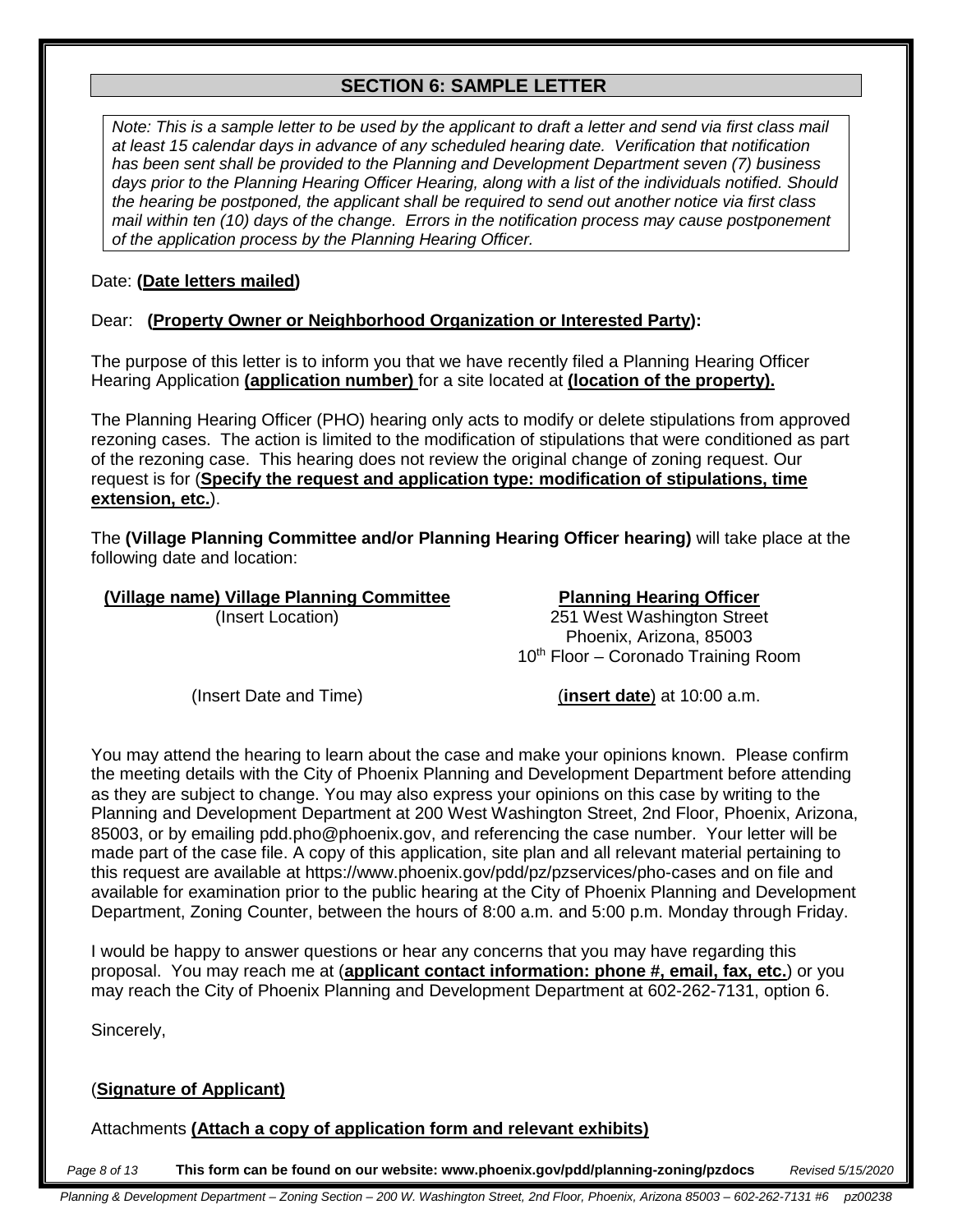| <b>City of Phoenix</b><br>PLANNING AND DEVELOPMENT DEPARTMENT                                                                                                               |  |  |  |  |  |
|-----------------------------------------------------------------------------------------------------------------------------------------------------------------------------|--|--|--|--|--|
| <b>Affidavit of Notification</b>                                                                                                                                            |  |  |  |  |  |
|                                                                                                                                                                             |  |  |  |  |  |
| PHO Application No:                                                                                                                                                         |  |  |  |  |  |
| <b>Applicant Name:</b>                                                                                                                                                      |  |  |  |  |  |
| Location:                                                                                                                                                                   |  |  |  |  |  |
| I confirm that as required for the case noted above notice has been mailed to the following:                                                                                |  |  |  |  |  |
| All property owners within 300-feet of the subject site.<br>$\Box$ All neighborhood organizations registered with the City that are within a 600-foot radius of the subject |  |  |  |  |  |
| site.<br>Persons who submitted opposition or spoke in concern at an original rezoning hearing or prior PHO                                                                  |  |  |  |  |  |
| action.<br>Persons who are listed in a stipulation for notification of subsequent meetings or hearings.                                                                     |  |  |  |  |  |
| This notification was performed in accordance with the requirements of City of Phoenix Code<br>Section 506 of the Phoenix Zoning Ordinance.                                 |  |  |  |  |  |
| Applicant/Representative Signature<br>Date                                                                                                                                  |  |  |  |  |  |
| This instrument was acknowledged before me on this _____ day of _____________, 20_____                                                                                      |  |  |  |  |  |
| Latin witness whereof I hereunto set my hand<br>by                                                                                                                          |  |  |  |  |  |
| and official seal.                                                                                                                                                          |  |  |  |  |  |
|                                                                                                                                                                             |  |  |  |  |  |
| <b>Notary Public</b>                                                                                                                                                        |  |  |  |  |  |
| My commission expires___________                                                                                                                                            |  |  |  |  |  |
|                                                                                                                                                                             |  |  |  |  |  |
|                                                                                                                                                                             |  |  |  |  |  |
| This form can be found on our website: www.phoenix.gov/pdd/planning-zoning/pzdocs<br>Page 9 of 13<br>Revised 8/11/2021                                                      |  |  |  |  |  |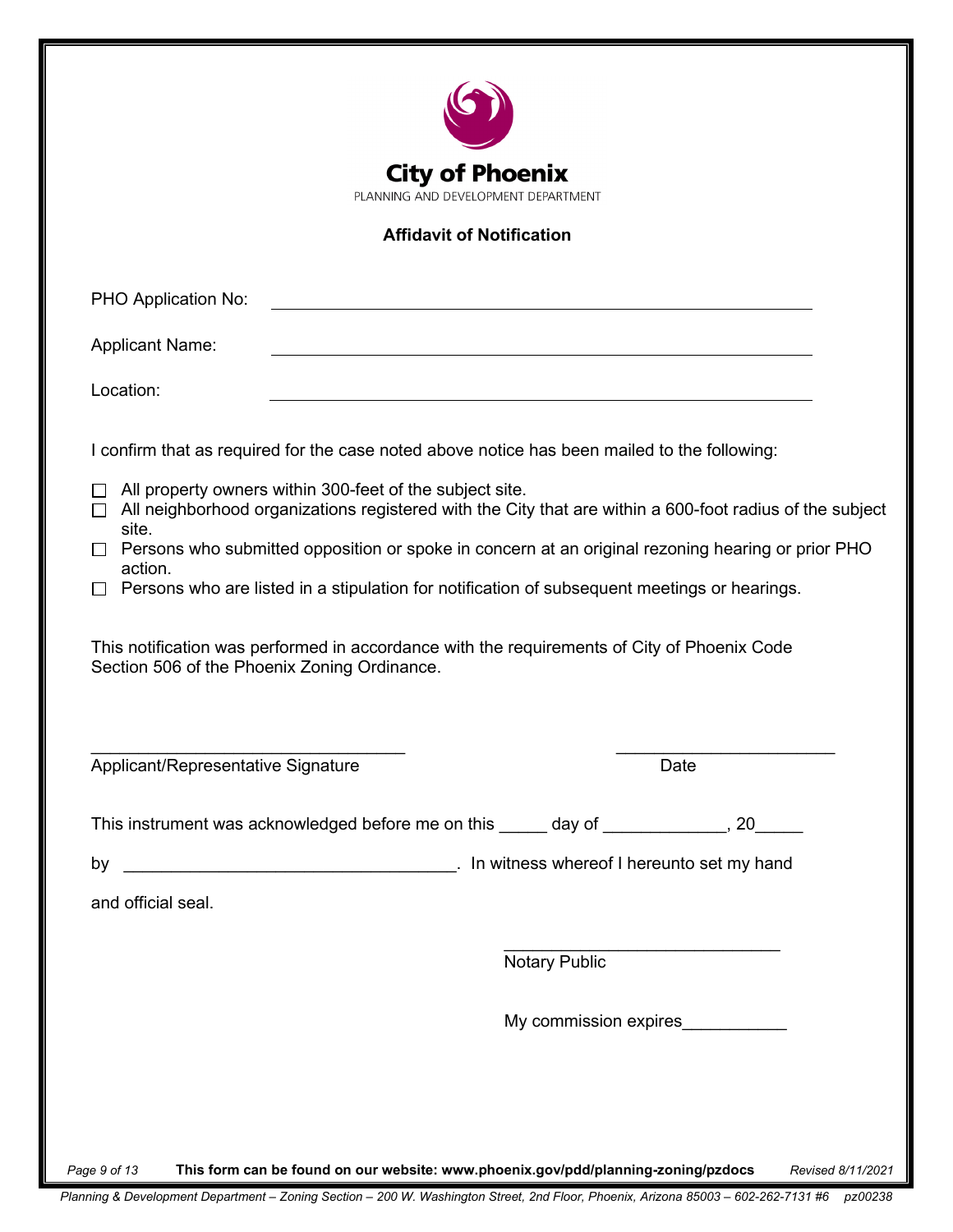When recorded return to:



Waiver of Claims For Diminution in Value of Property Under Proposition 207 (A.R.S. 12-1131 et seq.)

Application No(s).

WAIVER. By making application for application of the City's land use laws for the real property owned by ("Owner") located within the City of Phoenix or to be annexed by the City more particularly described in the attached Exhibit A (the "Property"), Owner together with its heirs, successors or assignees hereby voluntarily waives its rights to make any claim for diminution in value of Owner's property pursuant to A.R.S. 12-1134 as a result of City's action on the above-referenced application.

Owner acknowledges that he is under no compulsion to enter into this Agreement.

Owner understands that this Waiver shall run with the Property and be binding upon subsequent landowners. The duration of this Waiver shall be for a period of three years from the date of City approval of the abovereferenced application and shall be recorded by Owner with the Maricopa County Recorder.

In the event the above application is withdrawn, or the City denies the application, the City shall release the Owner from this waiver.

|                                        | <b>OWNER</b>                                                                      |                  |
|----------------------------------------|-----------------------------------------------------------------------------------|------------------|
|                                        | SUBSCRIBED AND SWORN to me before                                                 |                  |
|                                        | <b>Notary Public</b>                                                              |                  |
|                                        | My Commission Expires                                                             |                  |
| attached: Exhibit A, Legal Description |                                                                                   |                  |
| Page 10 of 13                          | This form can be found on our website: www.phoenix.gov/pdd/planning-zoning/pzdocs | Revised 1/6/2020 |

*Planning & Development Department – Zoning Section – 200 W. Washington Street, 2nd Floor, Phoenix, Arizona 85003 – 602-262-7131 #6 pz00238*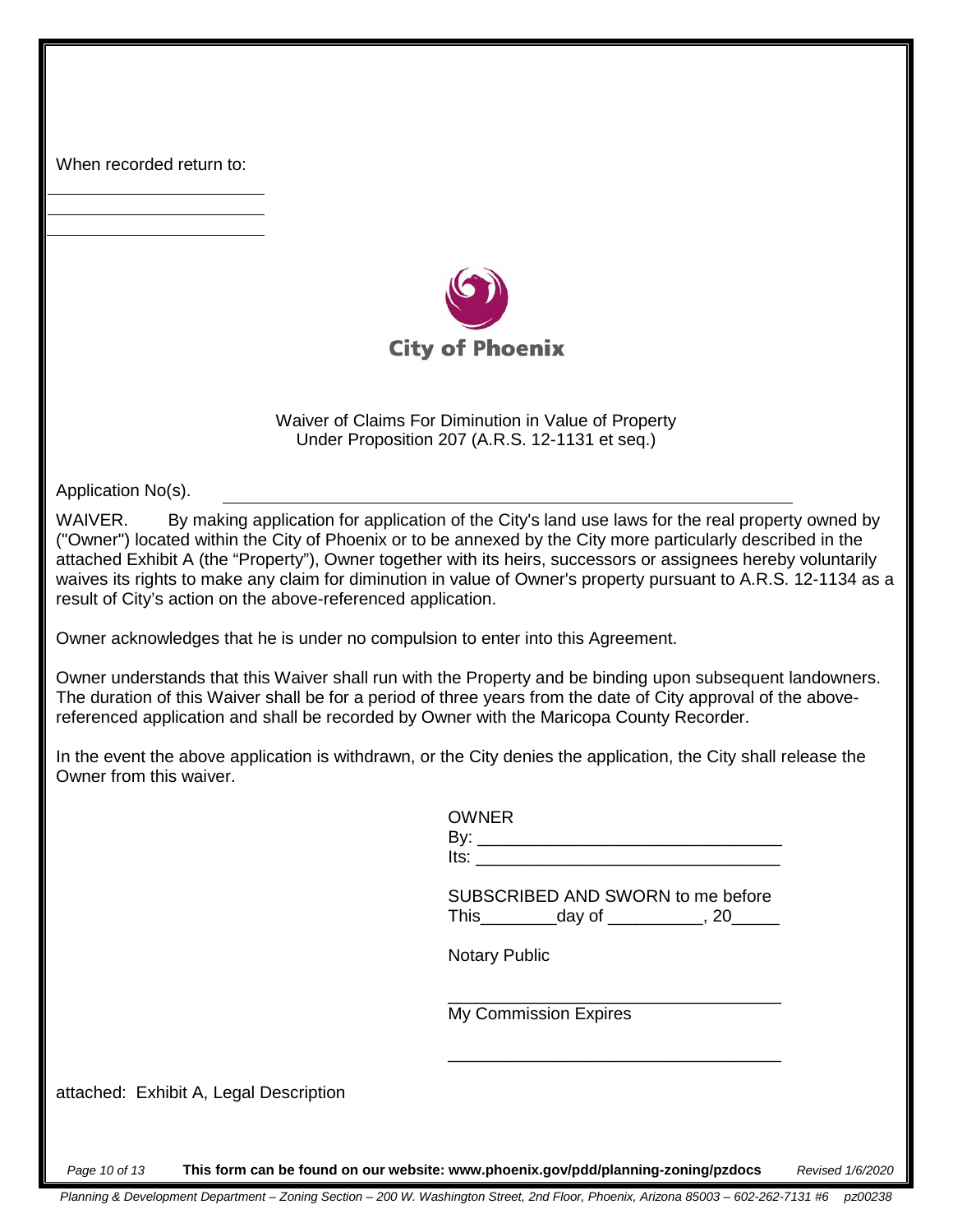

#### **EXHIBIT A LEGAL DESCRIPTION OF THE PROPERTY**

*Page 11 of 13* **This form can be found on our website: www.phoenix.gov/pdd/planning-zoning/pzdocs** *Revised 1/6/2020*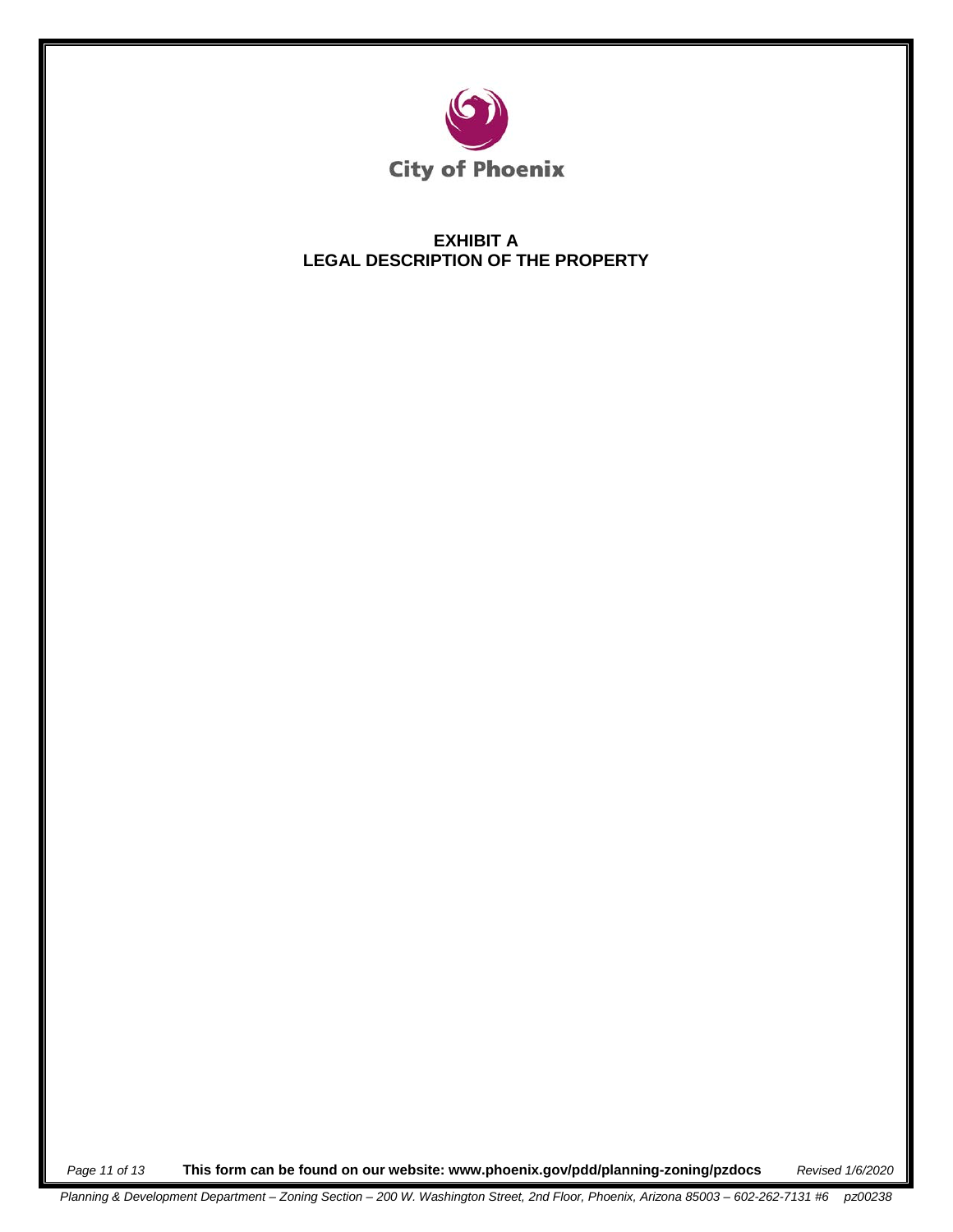| 2021 PHO Schedule        |                          |                            |  |  |  |
|--------------------------|--------------------------|----------------------------|--|--|--|
| <b>PHO Hearing Date*</b> | <b>Agenda Close Date</b> | <b>Ratification Date**</b> |  |  |  |
| January 20               | December 4, 2020         | <b>February 17</b>         |  |  |  |
| February 17              | December 30, 2020        | March 17                   |  |  |  |
| March 17                 | January 29               | <b>April 21</b>            |  |  |  |
| April 21                 | March <sub>5</sub>       | <b>May 19</b>              |  |  |  |
| May 19                   | April 2                  | June 16                    |  |  |  |
| June 16                  | April 30                 | <b>August 25</b>           |  |  |  |
| July 21                  | June 4                   | <b>August 25</b>           |  |  |  |
| August 18                | July 2                   | September 15               |  |  |  |
| September 15             | July 30                  | October 27                 |  |  |  |
| October 20               | September 3              | November 17                |  |  |  |
| November 17              | October 1                | December 15                |  |  |  |
| December 15              | October 29               | January 2022               |  |  |  |

**\* PHO hearing dates may change depending on whether a Village Planning Committee meeting is required.**

**\*\* City Council ratification dates may change if a PHO request is appealed.**

**PHO Hearings take place at the following time and locations:** 3rd Wednesday of the month at 10:00 a.m. Calvin Goode Building (CGB) – 10th Floor - Coronado Training Room 251 W Washington St

**For questions, please contact staff at pdd.pho@phoenix.gov**